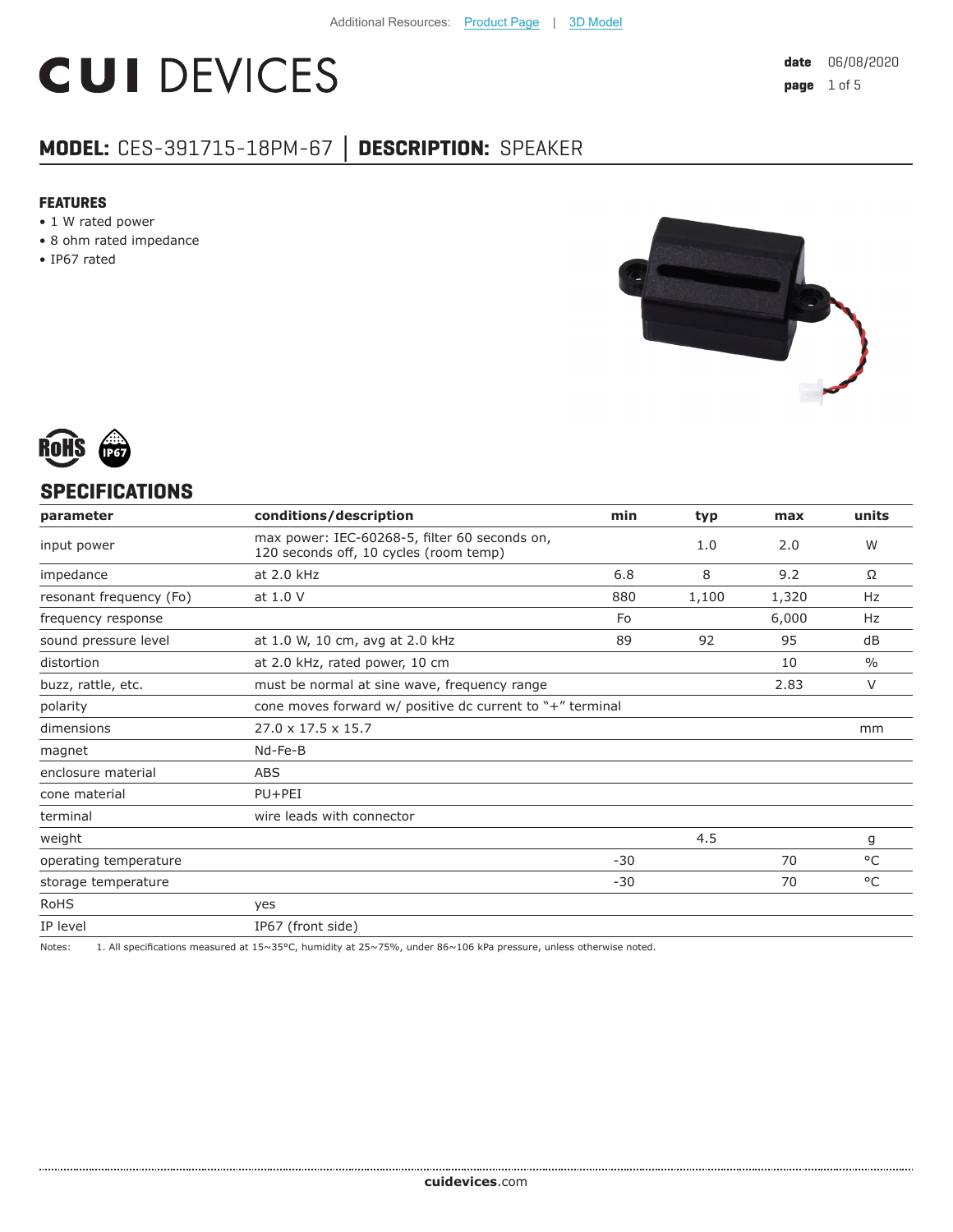#### **MECHANICAL DRAWING**

units: mm tolerance: ±0.5 mm

.....................................

wire: UL1571 32 AWG internal speaker: CMS-25145-18SP connector: Molex 51021-0200 or equivalent; P=1.25

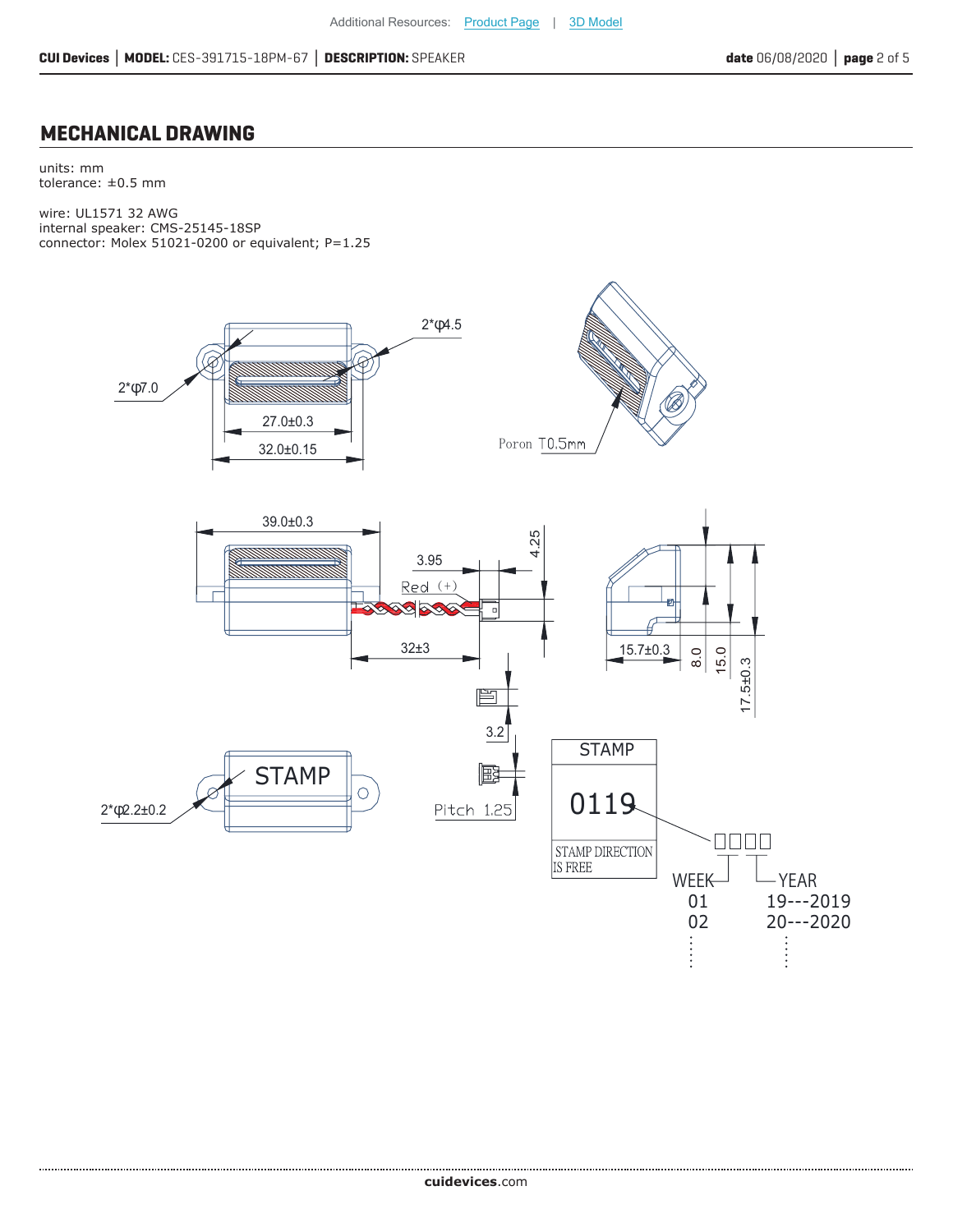#### **RESPONSE CURVES**



**Total Harmonic Distortion Curve**



**cui[devices](https://www.cuidevices.com/track?actionLabel=Datasheet-ClickThrough-HomePage&label=CES-391715-18PM-67.pdf&path=/)**.com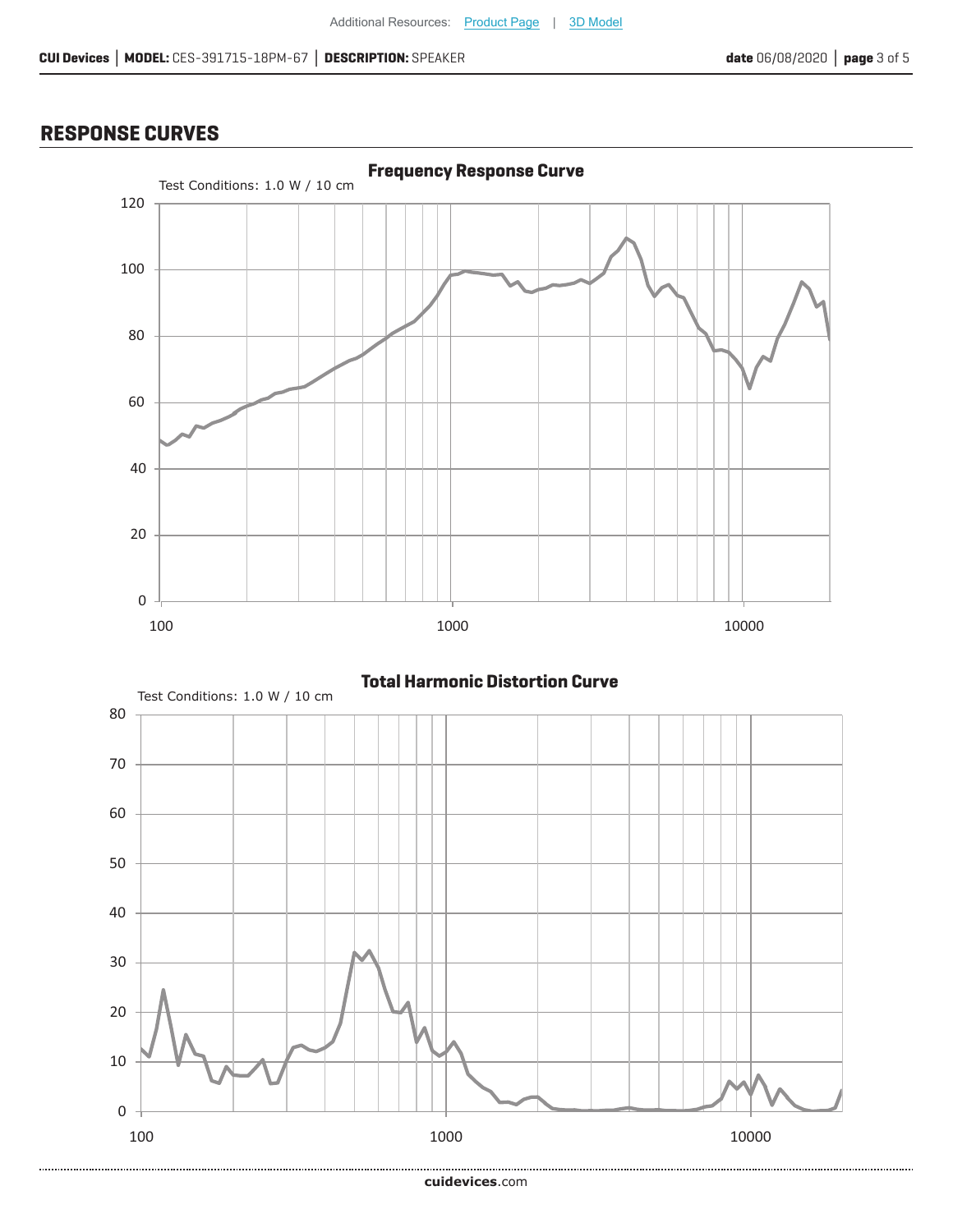#### **PACKAGING**

units: mm

Tray Size: 398 x 293 x 21.5 mm Tray QTY: 90 pcs per tray Carton Size: 418 x 313 x 365 mm Carton QTY: 1,530 pcs per carton



Paper(3mm-1)+Bubble cotton(18.5mm)







2Corrugated layer, thickness 7mm